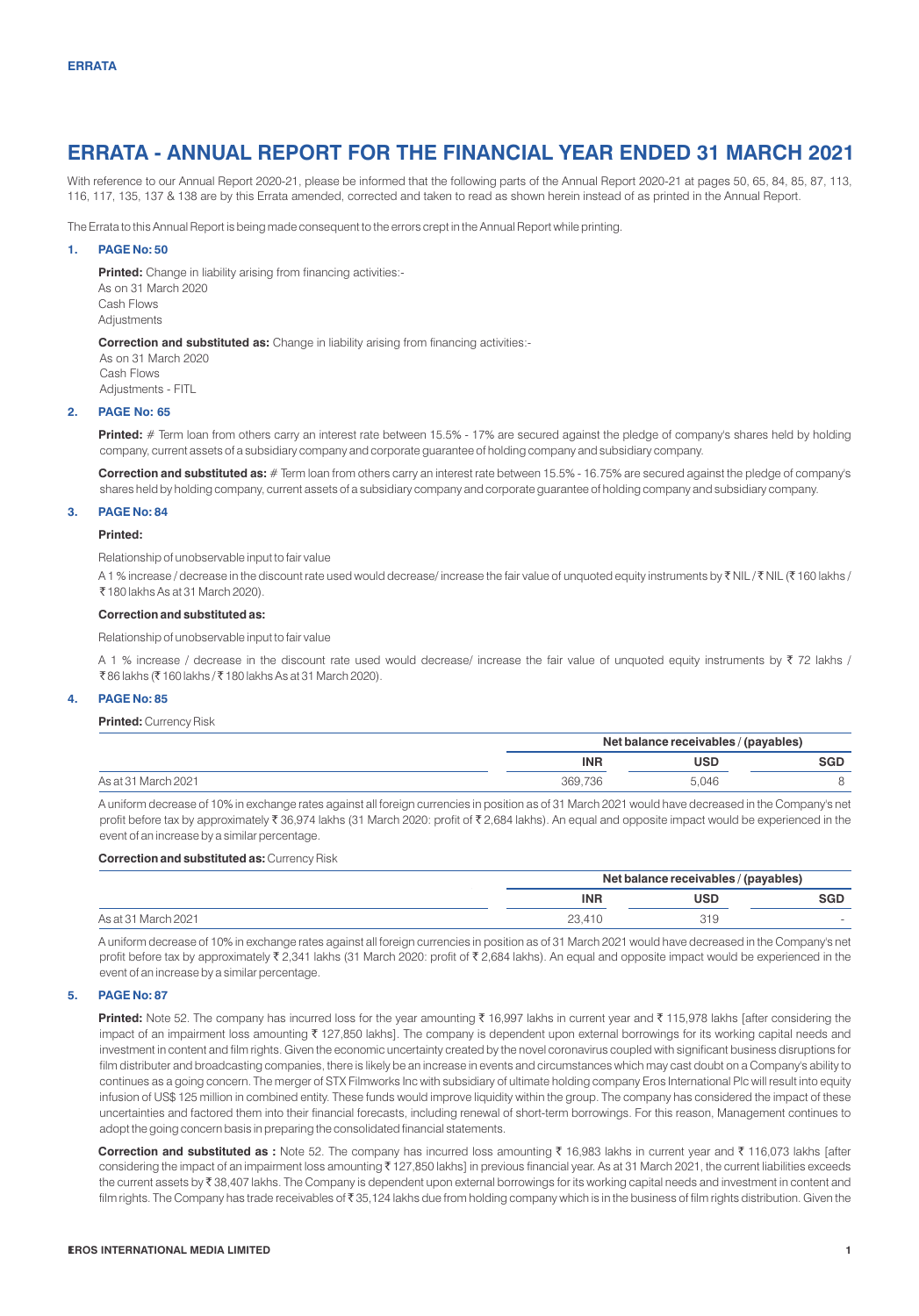continued economic uncertainty created by the novel coronavirus coupled with significant business disruptions for film distributer and broadcasting companies, there is likely be an increase in events and circumstances which may cast doubt on a company's ability to continue as a going concern. The Company has considered the impact of these uncertainties and factored them into their financial forecasts that considers the realisation of dues from holding company and restructuring of the borrowing facilities (which is approved on 22 June 2021). For this reason, Management continues to adopt the going concern basis in preparing the financial statements.

| Printed:                                                                  |                             | Amount ₹ in Lakhs           |  |
|---------------------------------------------------------------------------|-----------------------------|-----------------------------|--|
| 53. Leases                                                                | Year ended<br>31 March 2021 | Year ended<br>31 March 2020 |  |
| Undiscounted maturity analysis of lease liabilities as at end of the year |                             |                             |  |
| Less than 1 year                                                          |                             |                             |  |
| One to five year                                                          | 2.133                       |                             |  |
| More than 5 year                                                          |                             |                             |  |

# **Correction and substituted as :** Amount  $\bar{x}$  in Lakhs

| 53. Leases                                                                | Year ended<br>31 March 2021 | Year ended<br>31 March 2020 |
|---------------------------------------------------------------------------|-----------------------------|-----------------------------|
| Undiscounted maturity analysis of lease liabilities as at end of the year |                             |                             |
| Less than 1 year                                                          | 488                         | 215                         |
| One to five year                                                          | 1.649                       | 22                          |
| More than 5 year                                                          |                             |                             |

# **6. PAGE No: 113**

**Printed:** All amounts are short-term. The net carrying value of trade receivables is considered a reasonable approximation of fair value.

**Correction and substituted as:** All amounts are short-term. The net carrying value of trade receivables is considered a reasonable approximation of fair value. All accounts receivable are pledged against borrowing which are shown under note 17 and 23.

#### **7. PAGE No: 116 & 117**

**Printed:** \*Term loans from banks carry an interest rate between 12.5% - 15.5% are secured by pari passu first charge on the satellite rights acquired for the domestic market, actionable claims, revenue and receivables arising on sales of the rights and negatives of films. Term loans are further secured by equitable mortgage of Company's immovable properties situated at Mumbai (India), amounts held as margin money, corporate guarantee of Eros STX Global Corporation (formerly known as Eros International PLC) (the ultimate holding company), residual value of equipment's and vehicles and existing rights of hindi films with nil book value.

@ Term loan from others carry an interest rate between 15% - 16% are secured against the pledge of company's shares held by holding company, current assets of a subsidiary company and corporate guarantee of holding company and subsidiary company.

Maturity profile of long term borrowing is set out below :-

Amount ₹ in Lakhs

|                       | As at 31 March 2021                        |        |    |
|-----------------------|--------------------------------------------|--------|----|
|                       | Less than 1 year<br>1-3 years<br>1-3 years |        |    |
| Secured               |                                            |        |    |
| Term loan from banks  | 3,563                                      |        |    |
| Car Ioan              | ۰                                          | 3      |    |
| Others                | 69                                         | $\sim$ | ۰. |
| <b>Unsecured</b>      |                                            |        |    |
| Term loan from others | 2,765                                      |        |    |
| <b>Total</b>          | 6,397                                      | 3      |    |

Correction and substituted as: \*Term loans from banks carry an interest rate between 11.95% - 15.75% are secured by pari passu first charge on the satellite rights acquired for the domestic market, actionable claims, revenue and receivables arising on sales of the rights and negatives of films. Term loans are further secured by equitable mortgage of Company's immovable properties situated at Mumbai (India), amounts held as margin money, corporate guarantee of Eros STX Global Corporation (formerly known as Eros International PLC) (the ultimate holding company), residual value of equipment's and vehicles and existing rights of hindi films with nil book value.

@ Term loan from others carry an interest rate between 15.5% - 16.75% are secured against the pledge of company's shares held by holding company, current assets of a subsidiary company and corporate guarantee of holding company and subsidiary company.

Maturity profile of long term borrowing is set out below :-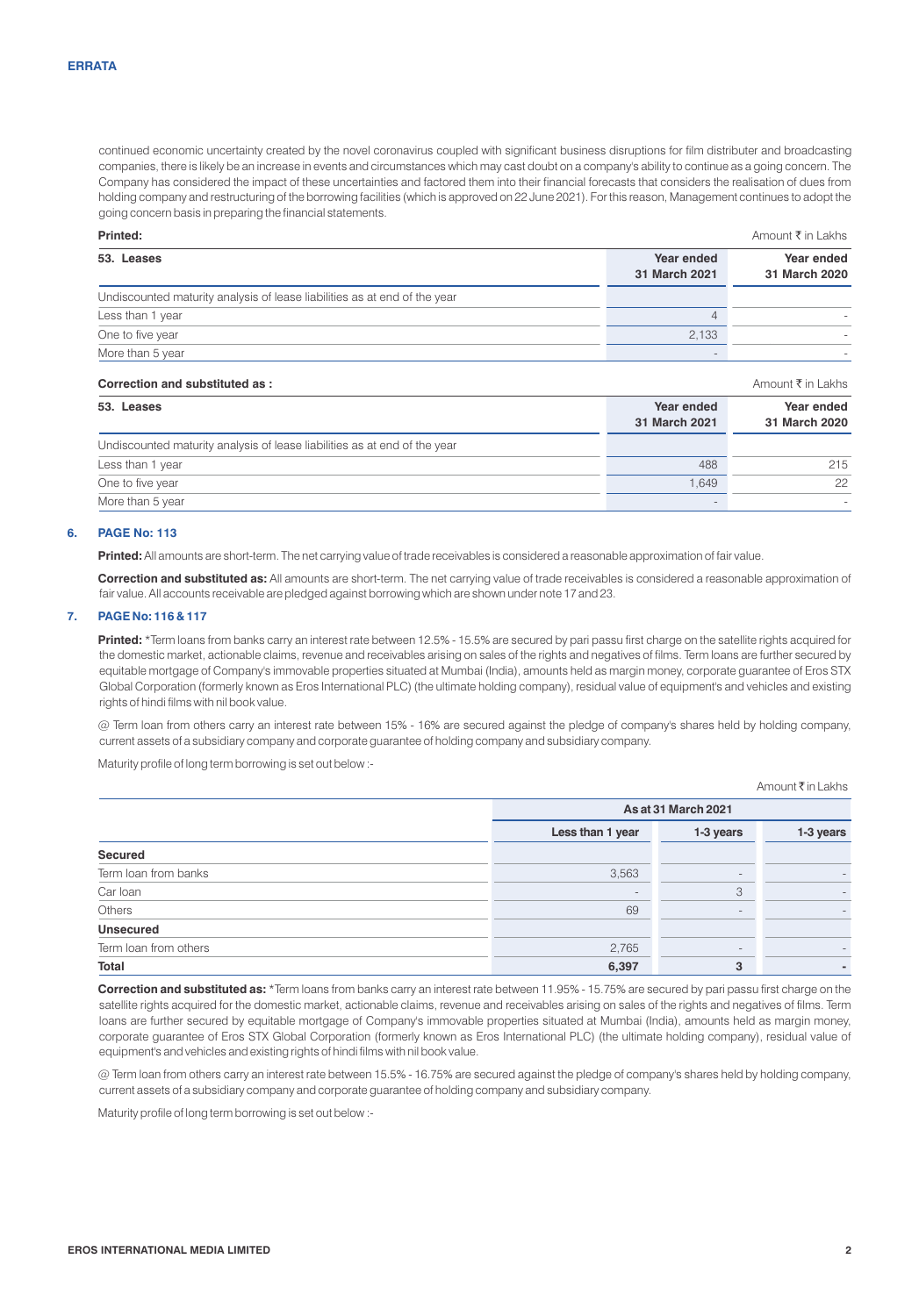# Amount ₹ in Lakhs

|                       |                  | As at 31 March 2021    |  |  |
|-----------------------|------------------|------------------------|--|--|
|                       | Less than 1 year | 1-3 years<br>1-3 years |  |  |
| Secured               |                  |                        |  |  |
| Term loan from banks  | 3,563            | $\sim$                 |  |  |
| Car Ioan              | 5                | 3                      |  |  |
| Others                | 65               | 4                      |  |  |
| <b>Unsecured</b>      |                  |                        |  |  |
| Term loan from others | 2,765            |                        |  |  |
| <b>Total</b>          | 6,398            | ╺                      |  |  |

# **8. PAGE No: 135**

## **Printed:** Currency Risk

|                     | Net balance receivables / (payables) |            |  |  |
|---------------------|--------------------------------------|------------|--|--|
|                     | <b>INR</b>                           | <b>EUR</b> |  |  |
|                     |                                      | In lakhs   |  |  |
| As at 31 March 2021 | 3.70.348                             | 5.055      |  |  |

\*amount represents less than one lakh

A uniform decrease of 10% in exchange rates against all foreign currencies in position as of 31 March 2021 would have increased in the Company's net profit before tax by approximately ₹37,038 lakhs (31 March 2020: ₹2,719 lakhs). An equal and opposite impact would be experienced in the event of an increase by a similar percentage

## **Correction and substituted as:** Currency Risk

|                     |            | Net balance receivables / (payables) |      |            |
|---------------------|------------|--------------------------------------|------|------------|
|                     | <b>INR</b> | <b>USD</b>                           | SGD* | <b>EUR</b> |
|                     |            | In lakhs                             |      |            |
| As at 31 March 2021 | 24.023     | 328                                  | ÷    |            |

\*amount represents less than one lakh

A uniform decrease of 10% in exchange rates against all foreign currencies in position as of 31 March 2021 would have increased in the Company's net profit before tax by approximately ₹2,402 lakhs (31 March 2020: ₹2,719 lakhs). An equal and opposite impact would be experienced in the event of an increase by a similar percentage

# **9. PAGE No: 137**

**Printed :** Note No. 51 and 52 has been clubbed as Note No. 51(a) and 51(b).

# **New Note No 52 read as under**

52. The group has incurred loss amounting ₹ 18,086 lakhs in current year and ₹ 140,121 lakhs [after considering the impact of an impairment loss amounting ₹ 155,352 lakhs] in previous financial year. As at 31 March, 2021, the current liabilities exceeds the current assets by ₹ 55,775 lakhs. The group is dependent upon external borrowings for its working capital needs and investment in content and film rights. Group has trade receivables of ₹35,653 lakhs due from holding company which is in the business of film rights distribution. Given the continued economic uncertainty created by the novel coronavirus coupled with significant business disruptions for film distributer and broadcasting companies, there is likely be an increase in events and circumstances which may cast doubt on a group's ability to continues as a going concern. The group has considered the impact of these uncertainties and factored them into their financial forecasts that considers the realisation of dues from holding company and restructuring of the borrowing facilities (which is approved on 22 June 2021). For this reason, Management continues to adopt the going concern basis in preparing the financial statements.

## **10. PAGE No: 138**

**Printed:** Note 53(b) The carrying amount of lease liabilities and the movements during the year :-

|                                                                                  |                        | Amount ₹ in Lakhs      |
|----------------------------------------------------------------------------------|------------------------|------------------------|
| <b>Particulars</b>                                                               | As at<br>31 March 2021 | As at<br>31 March 2020 |
| Opening balance                                                                  | 2029                   |                        |
| Addition                                                                         | 2,474                  | 1,331                  |
| Accretion of Interest                                                            |                        |                        |
| Payment made                                                                     | 592                    | 761                    |
| <b>Closing balance</b>                                                           | 5,158                  | 2092                   |
| Undiscounted maturity analysis of lease liabilities as at end of the year<br>(d) |                        |                        |
| Less than 1 year                                                                 |                        |                        |
| One to five year                                                                 | 5151                   |                        |
| More than 5 year                                                                 |                        |                        |